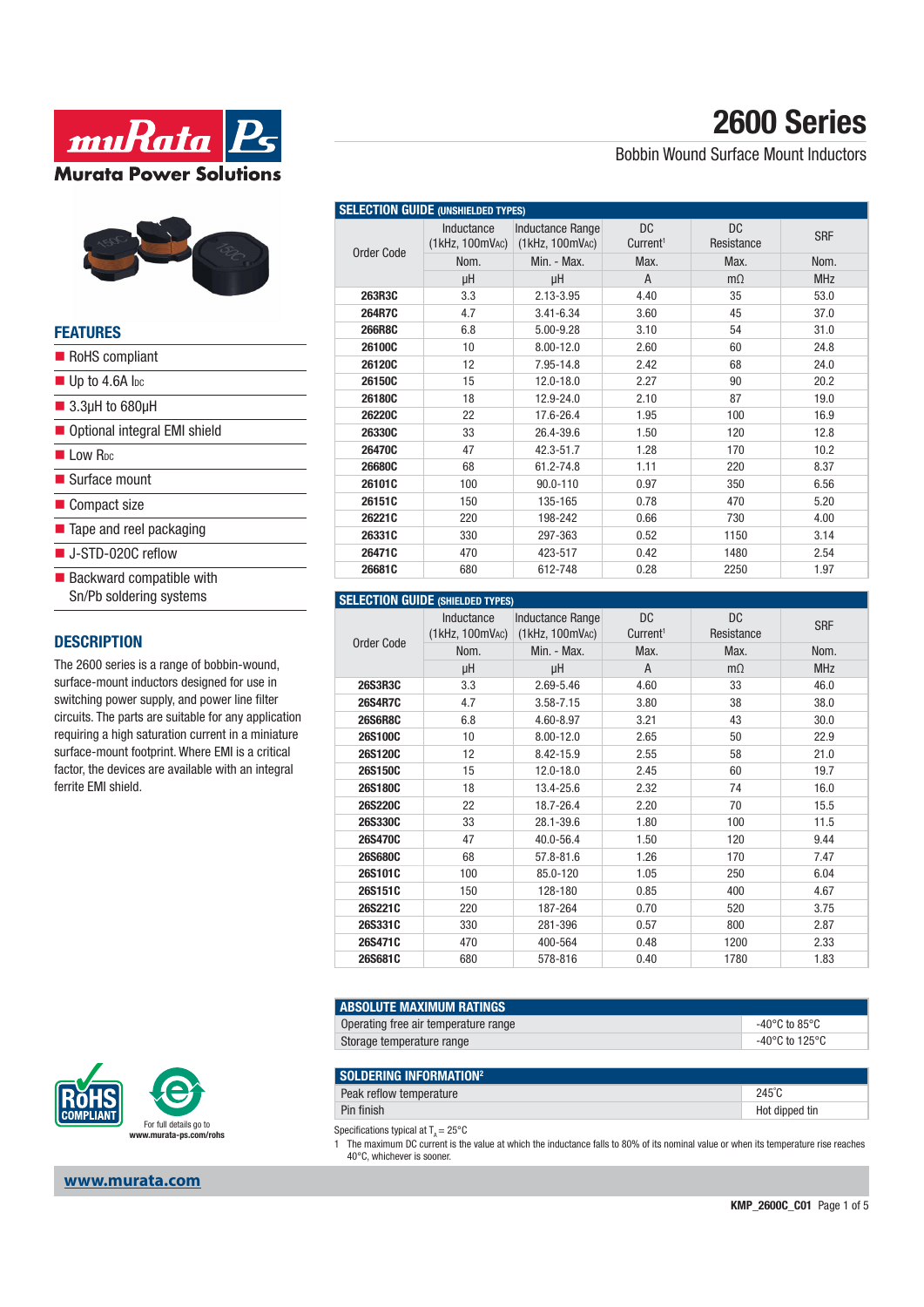#### **muRata B** Murata Power Solutions

## **2600 Series**

Bobbin Wound Surface Mount Inductors

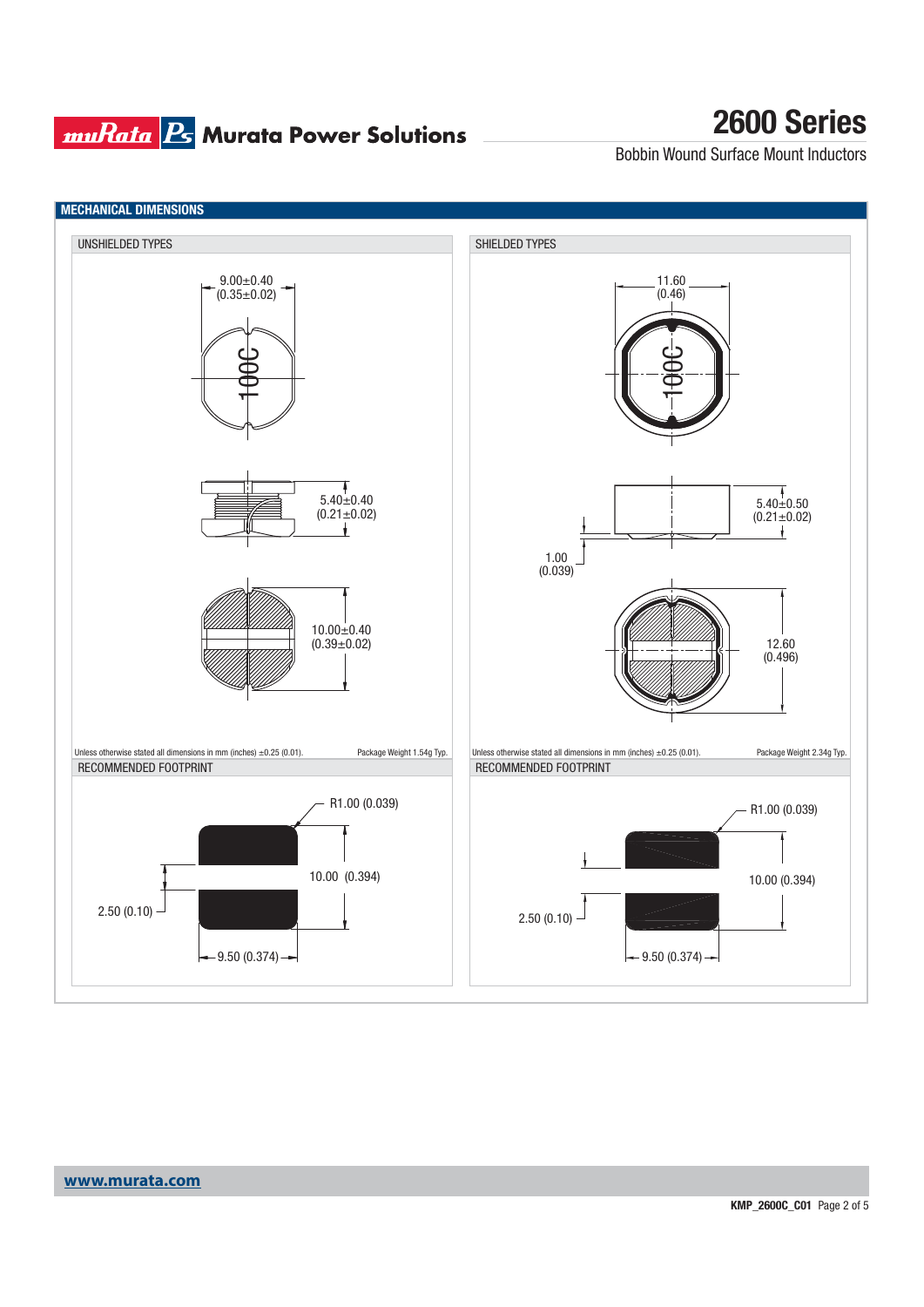### **muRata Ps** Murata Power Solutions

## **2600 Series**

Bobbin Wound Surface Mount Inductors

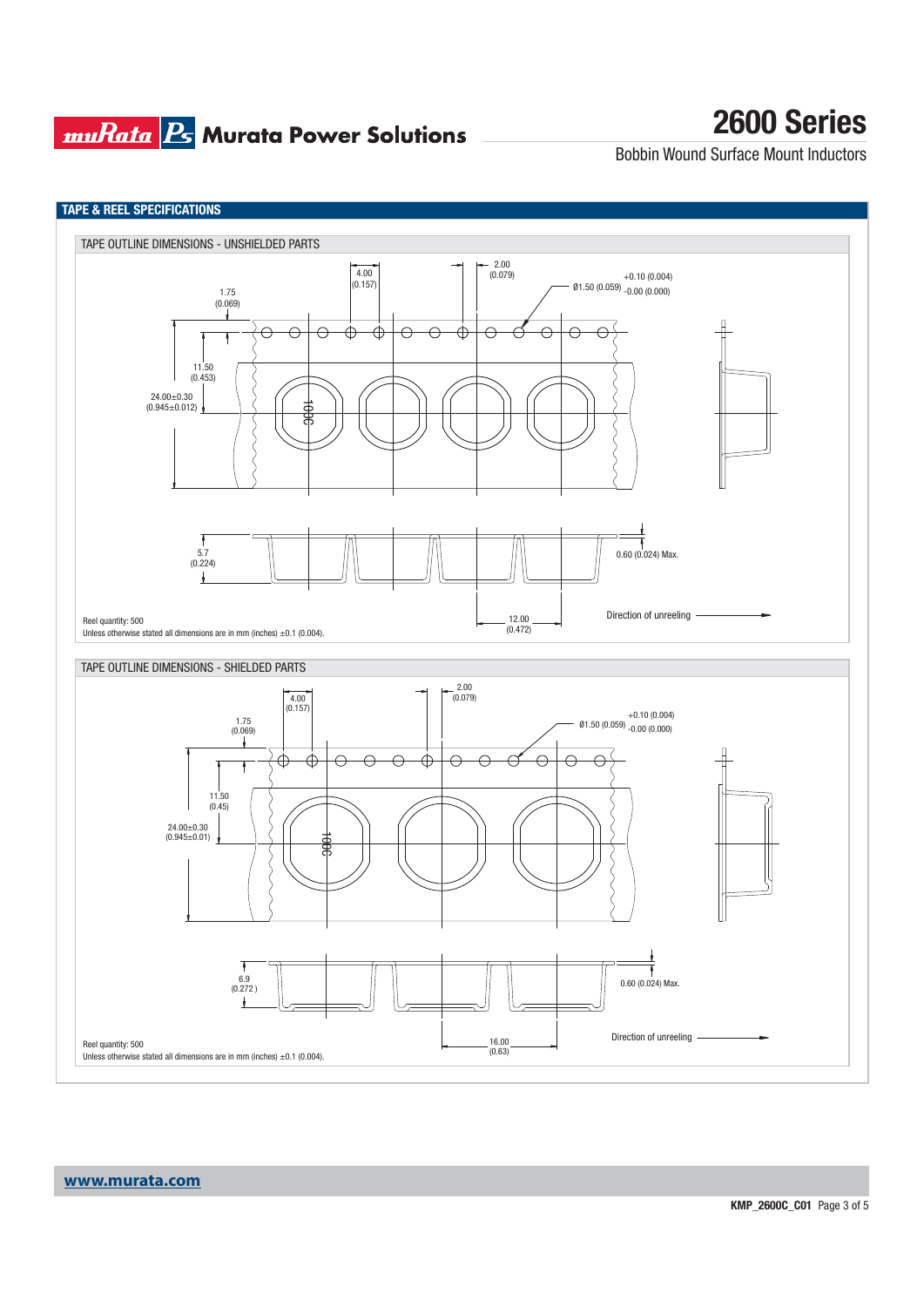### **muRata B** Murata Power Solutions

# **2600 Series**

Bobbin Wound Surface Mount Inductors

![](_page_3_Figure_3.jpeg)